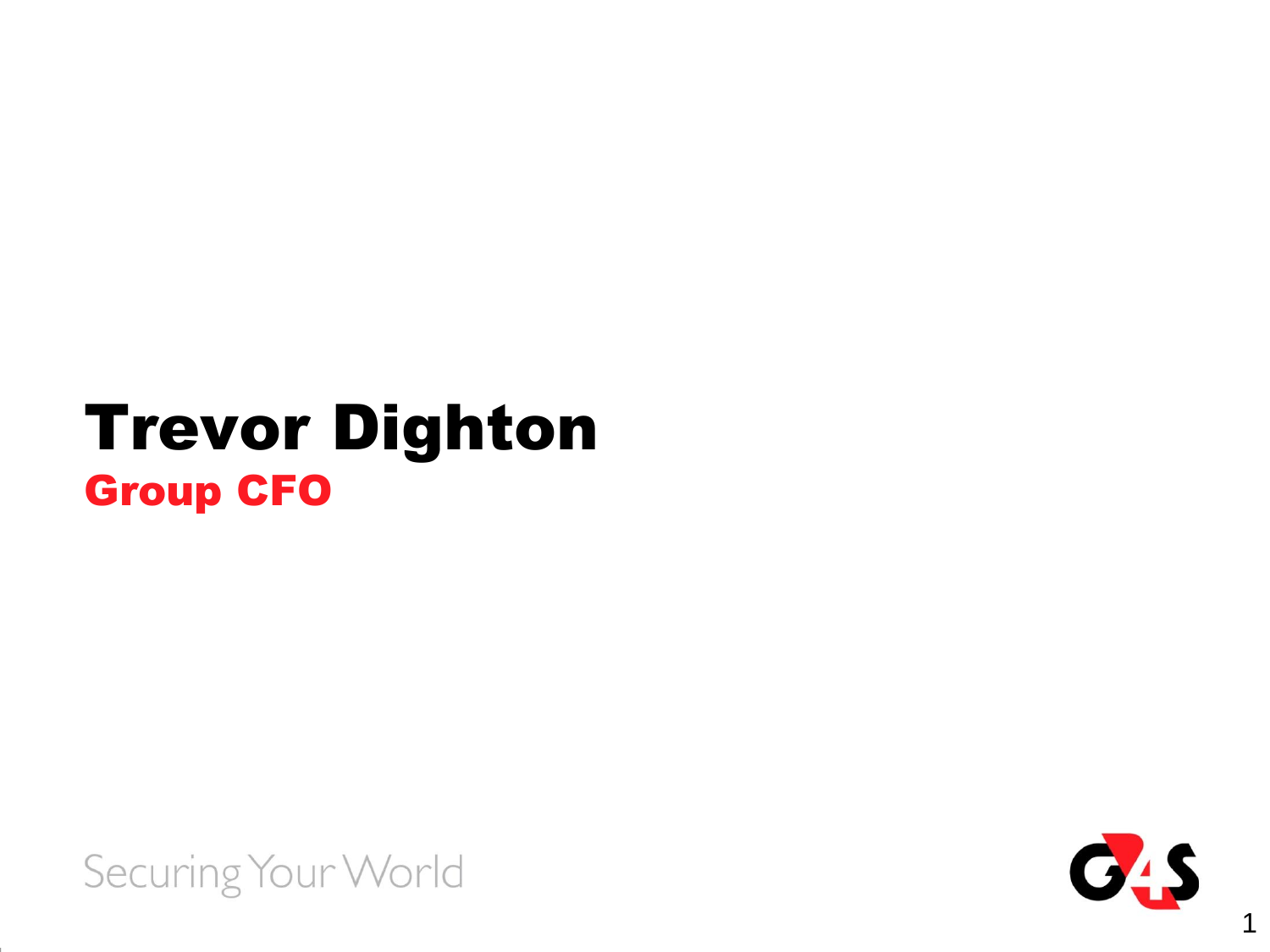## Contents

- **Financing**
- **Dividend policy**
- **Acquisitions**
- **ROIC**
- **Key financial objectives**



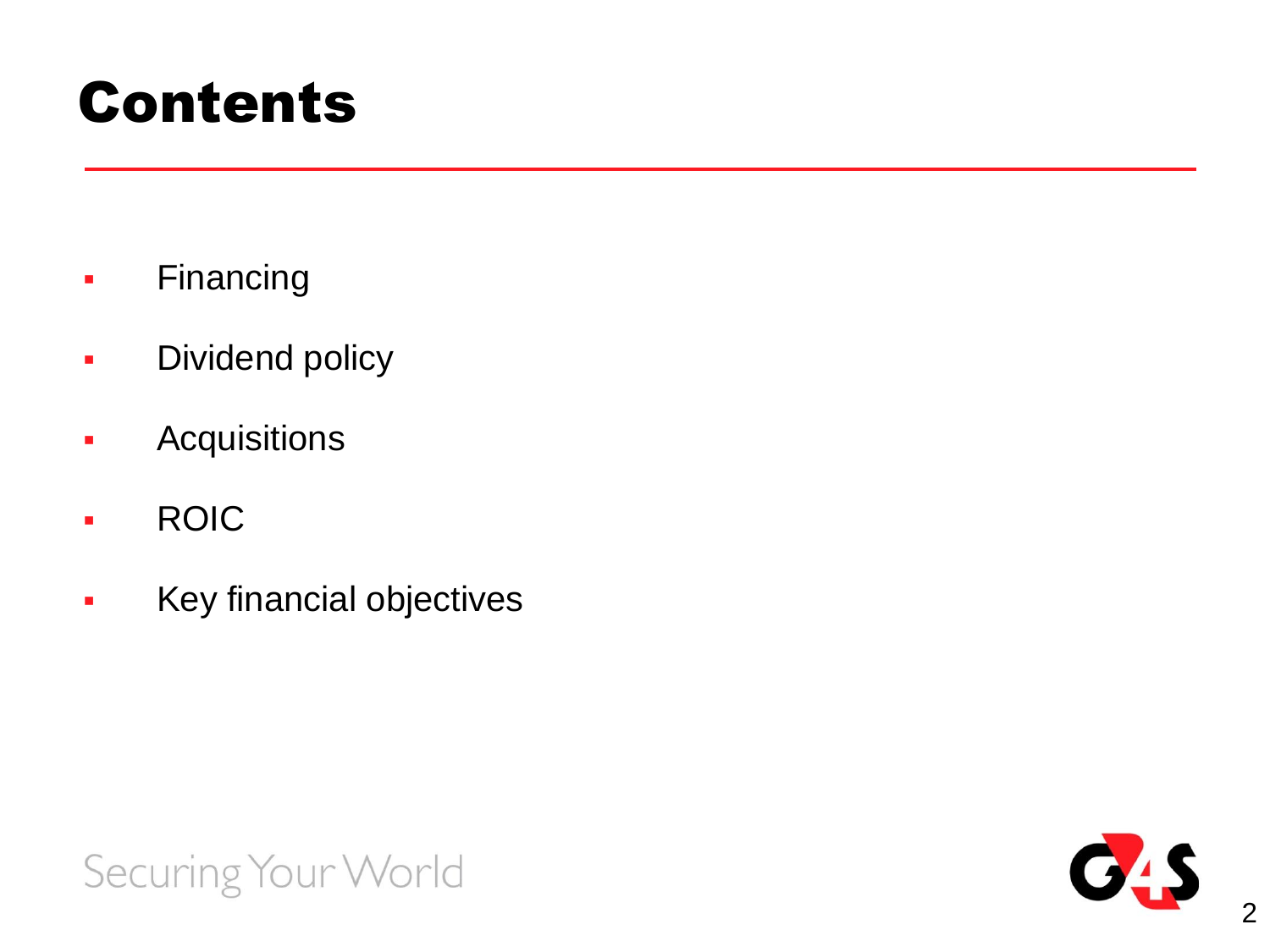## Financing

- Headroom of £552m
- Average interest rate in 2010 of 4.8%
- Net debt to EBITDA of 2.1x

Securing Your World

Completed refinance of multi-currency revolving credit facility March '11



#### Available funding – maturity profile (£m)

3 3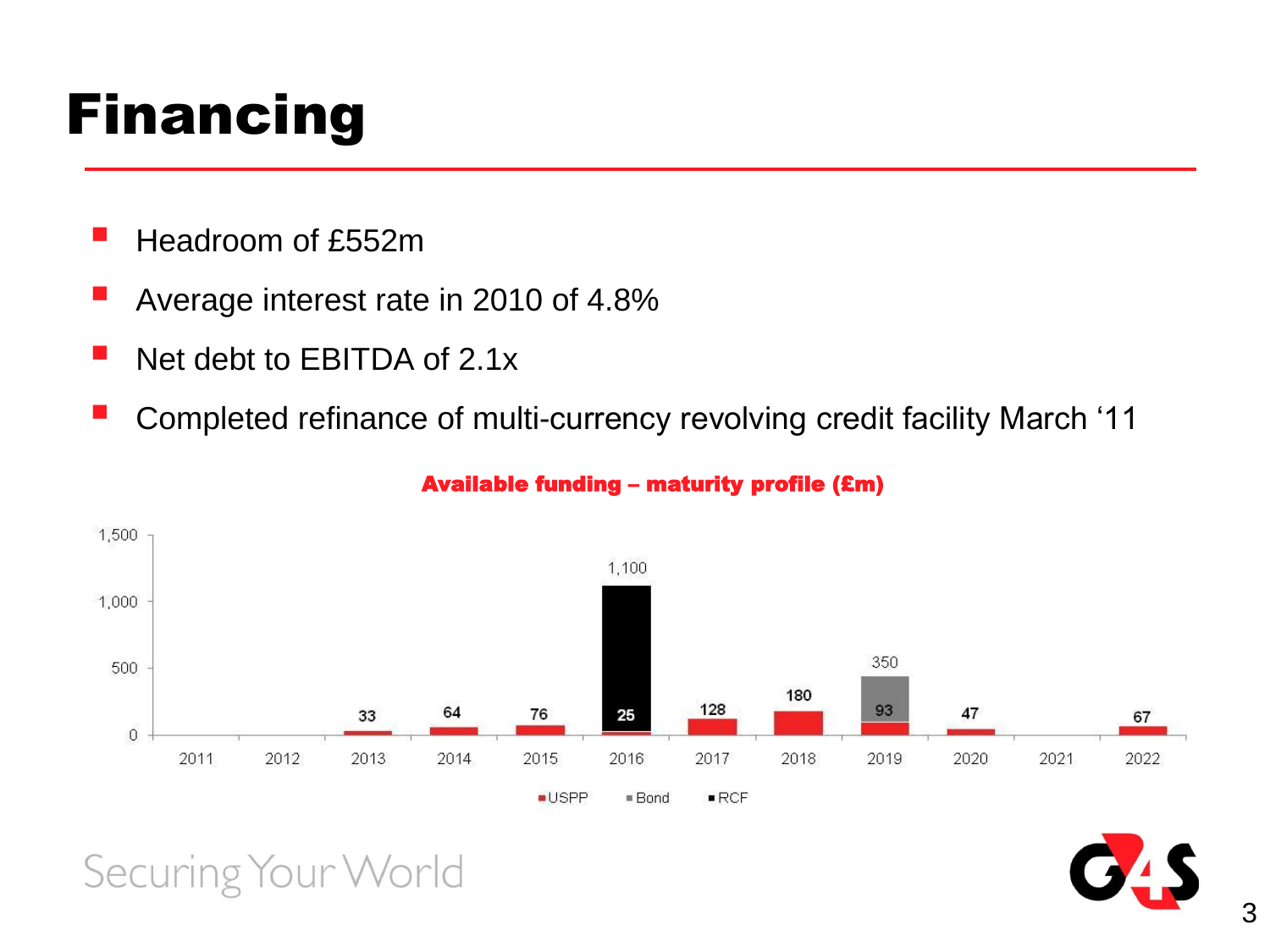# Dividend per share

### 12 months ended 31 December 2010

- Dividend per share grown 17% CAGR since 2004 (21st in FTSE)
- Over the same period, the FTSE100 dividend CAGR was just c.1%
- **Dividend cover was** 2.7x in 2010
- Policy to increase dividends broadly in line with underlying earnings growth



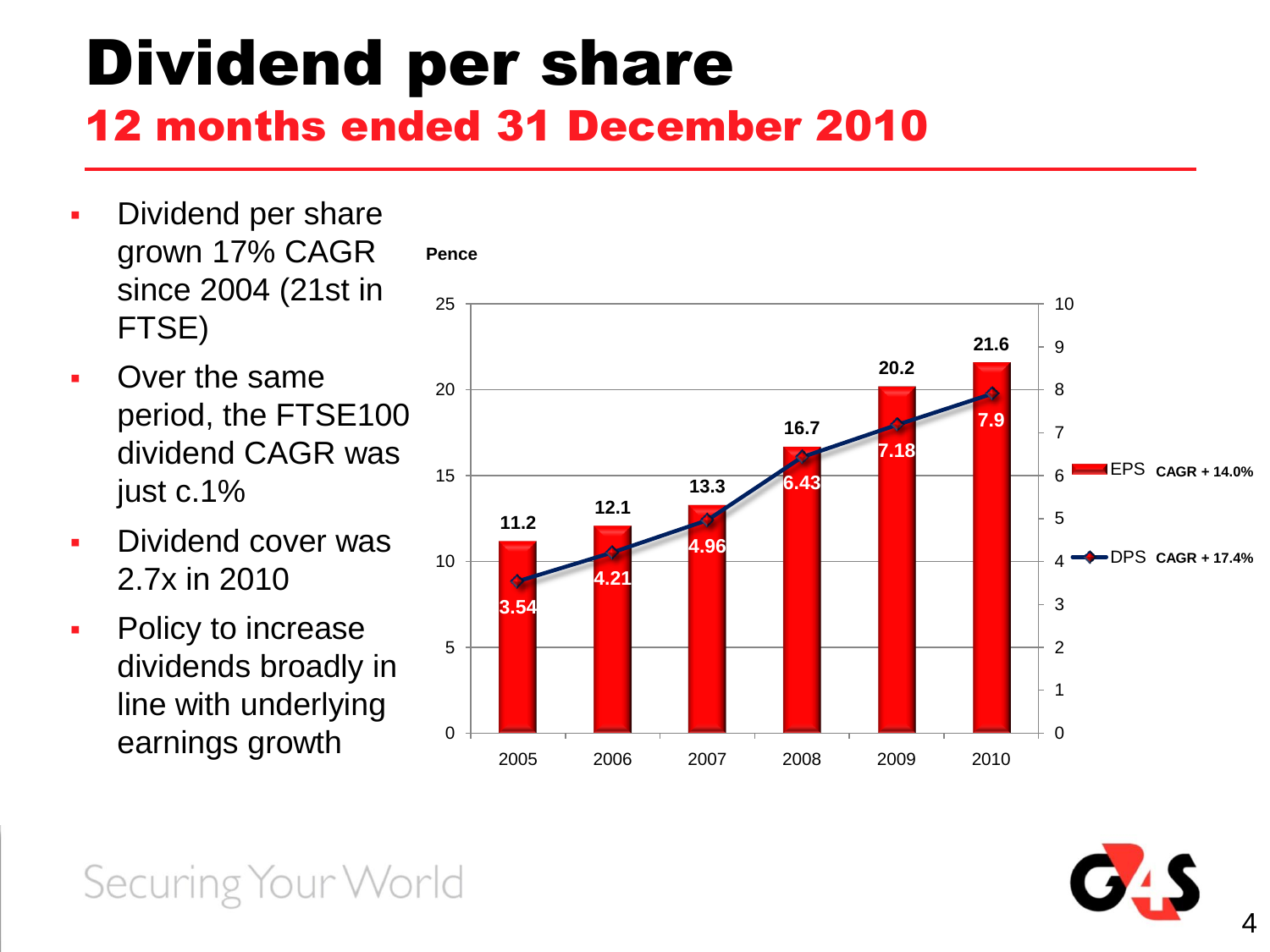### Acquiring capability A key element of strategy delivery

### In the last three years we have invested over £800m in acquisitions which bring c£1bn revenues, c£90m PBITA and support strategy implementation:

| Management of<br>critical infrastructure<br>& expansion<br>into new government<br>sectors and<br>geographies |                                                                                                                                                                             | Security<br>consultancy,<br>design & systems<br>integration | Creating additional<br>cash management<br>expertise focussed<br>on central banks<br>consultancy | Bringing additional<br>expertise in ports<br>capability, systems<br>integration and<br>project management                          | Risk consulting<br>and mitigation                                      | Leading<br>systems<br>integration<br>business in<br><b>Brazil</b>                   | Investigations<br>and<br>Compliance   |
|--------------------------------------------------------------------------------------------------------------|-----------------------------------------------------------------------------------------------------------------------------------------------------------------------------|-------------------------------------------------------------|-------------------------------------------------------------------------------------------------|------------------------------------------------------------------------------------------------------------------------------------|------------------------------------------------------------------------|-------------------------------------------------------------------------------------|---------------------------------------|
| <b>GSL</b>                                                                                                   |                                                                                                                                                                             | Touchcom                                                    | SMI                                                                                             | Adesta                                                                                                                             | Hill & Assoc                                                           | Plantech                                                                            | Cotswold Group                        |
|                                                                                                              |                                                                                                                                                                             |                                                             |                                                                                                 |                                                                                                                                    |                                                                        |                                                                                     |                                       |
| Mar '08                                                                                                      | <b>May '08</b>                                                                                                                                                              |                                                             | Jan '09                                                                                         | <b>Nov '09</b>                                                                                                                     | Jan '10                                                                |                                                                                     | Apr '11                               |
| RockSteady                                                                                                   | ArmorGroup                                                                                                                                                                  | <b>RONCO</b>                                                | <b>SecPoint</b>                                                                                 | All Star                                                                                                                           | <b>NSSC</b>                                                            | Instalarme                                                                          | <b>GML</b>                            |
| Expansion of<br>major event<br>security & safety<br>capability                                               | Additional skill in<br>protective security<br>solutions for<br>governments and<br>multinationals.<br>New specialist<br>capabilities - mine<br>action and risk<br>consulting | Expansion of<br>mine action<br>capability                   | Market leader<br>in security systems<br>in fast-growing<br>Ghana market                         | <b>Extending secure</b><br>facilities management<br>expertise in high security<br>government departments<br>and government sectors | Additional<br>consulting &<br>specialist<br>nuclear power<br>expertise | Entry into<br>dynamic<br>Brazil market -<br>leading security<br>systems<br>business | Electronic<br>Monitoring<br>equipment |

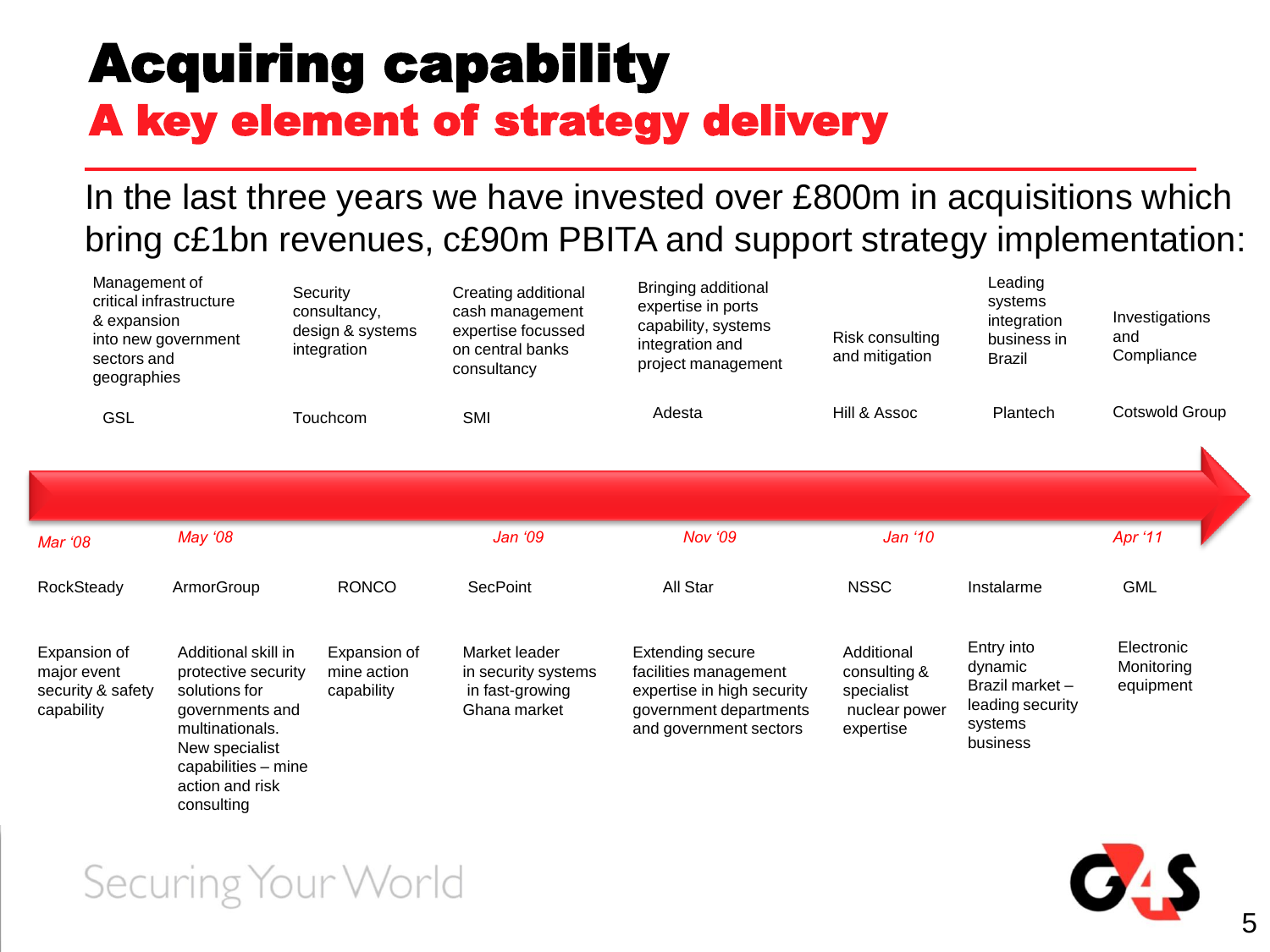### Building Returns - ROIC 2005 - 2010



#### **Acquisitions**

- **Focus on niche M&A opportunities to deliver** strategic objectives, with accelerated focus on New Markets
- **Acquisition criteria** 
	- ROIC of 12.5% within 3 years for smaller deals
	- ROIC of 10% within 3 years for capabilitybuilding/market entry
	- **Achieve ROIC above WACC on larger or** strategic acquisitions within 3 years
- **Expect to invest up to £200m annually**
- Continue to monitor larger deals



### Securing Your World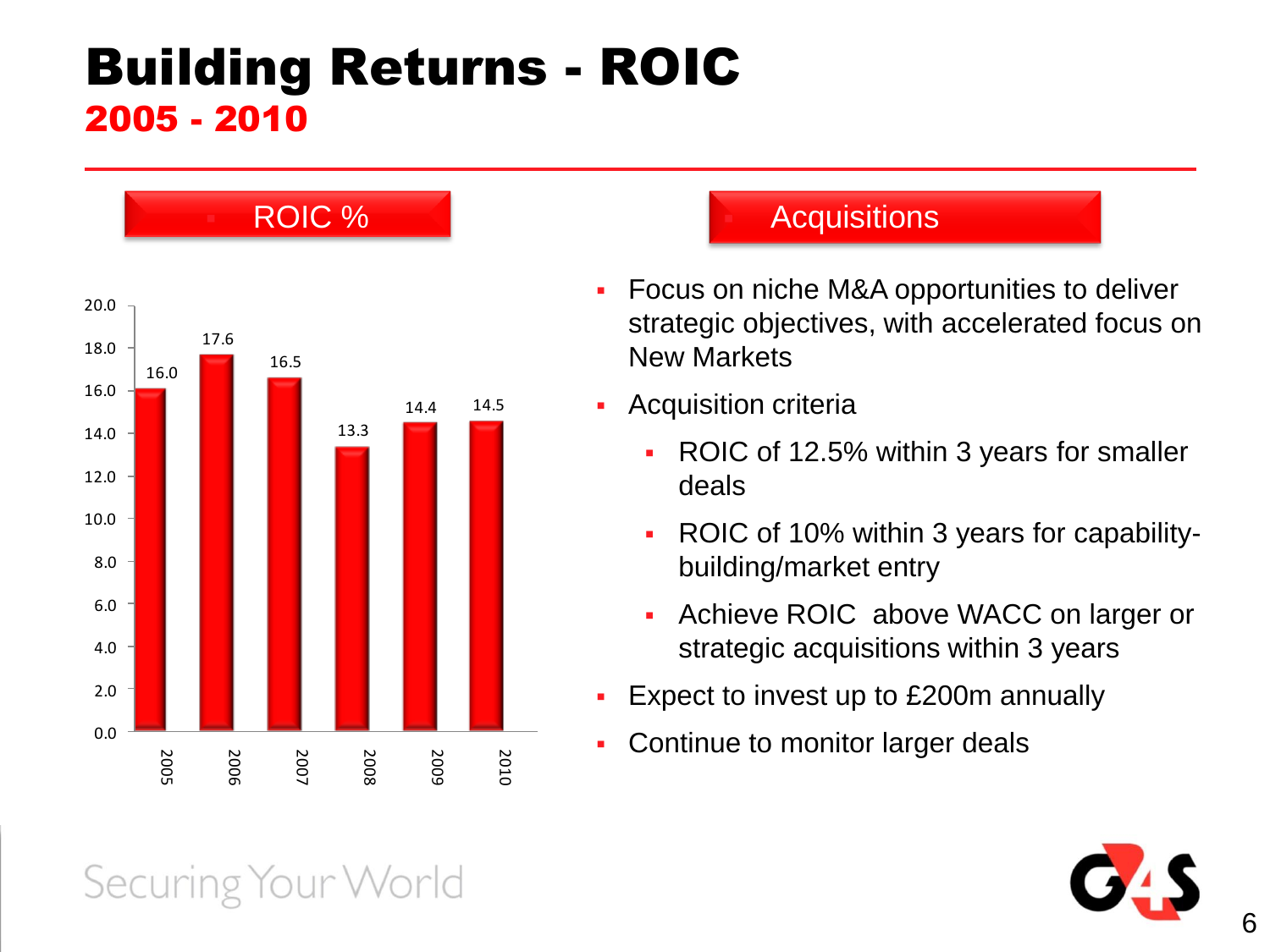## Key Financial Objectives

- Achieve average group organic growth above nominal GDP growth in line with history
- **Protect 7% group PBITA margin**
- Achieve average annual double digit EPS growth over the cycle (Achieved 14% EPS growth between 2005 and 2010)
- Achieve cash flow generation equivalent to 85% of group PBITA
- **Increase dividend broadly in line with underlying earnings**
- Achieve and maintain effective tax rate of 22% after 2012
- Maintain credit rating at BBB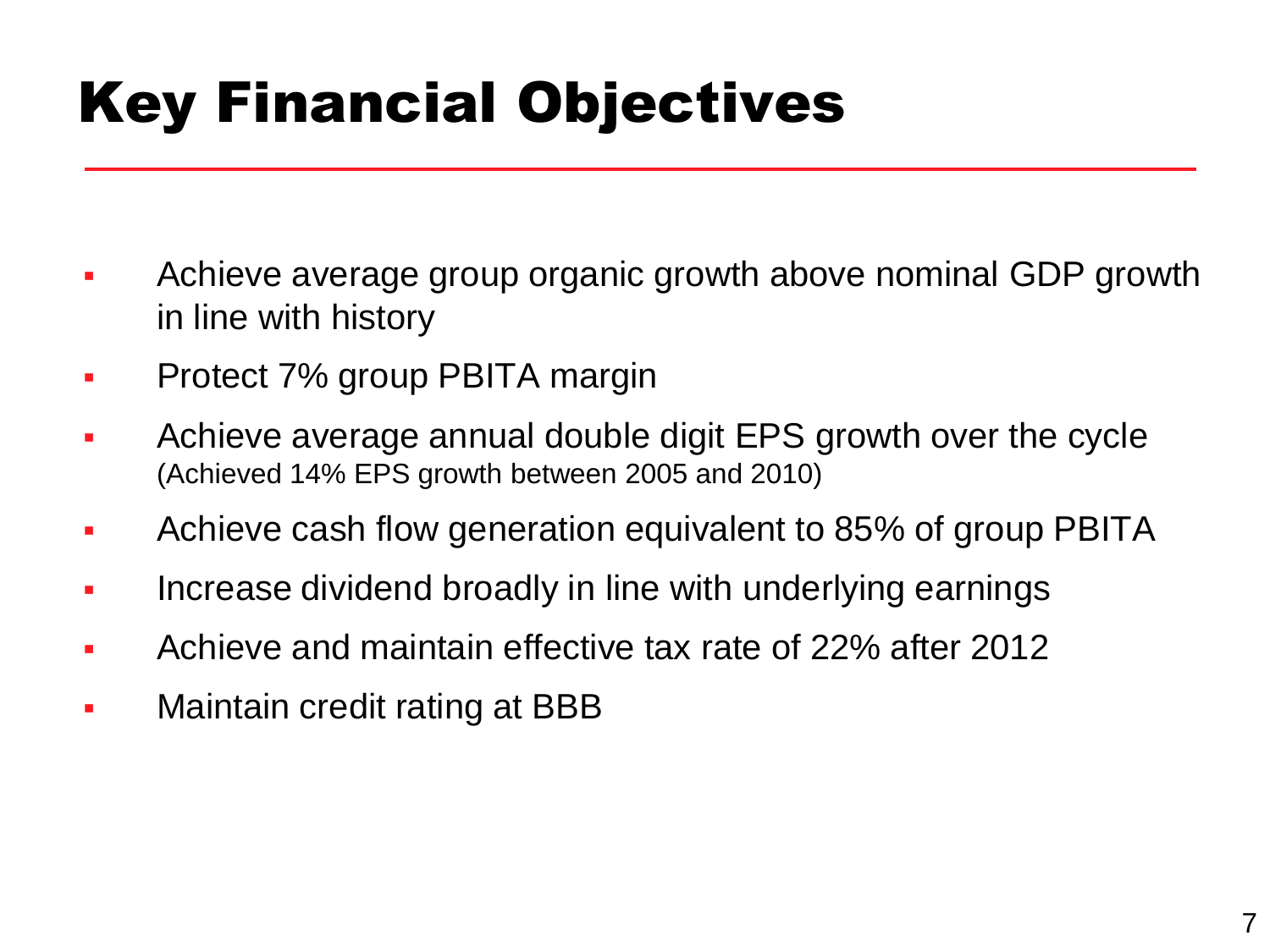## Nick Buckles **Group CEO**

Securing Your World



1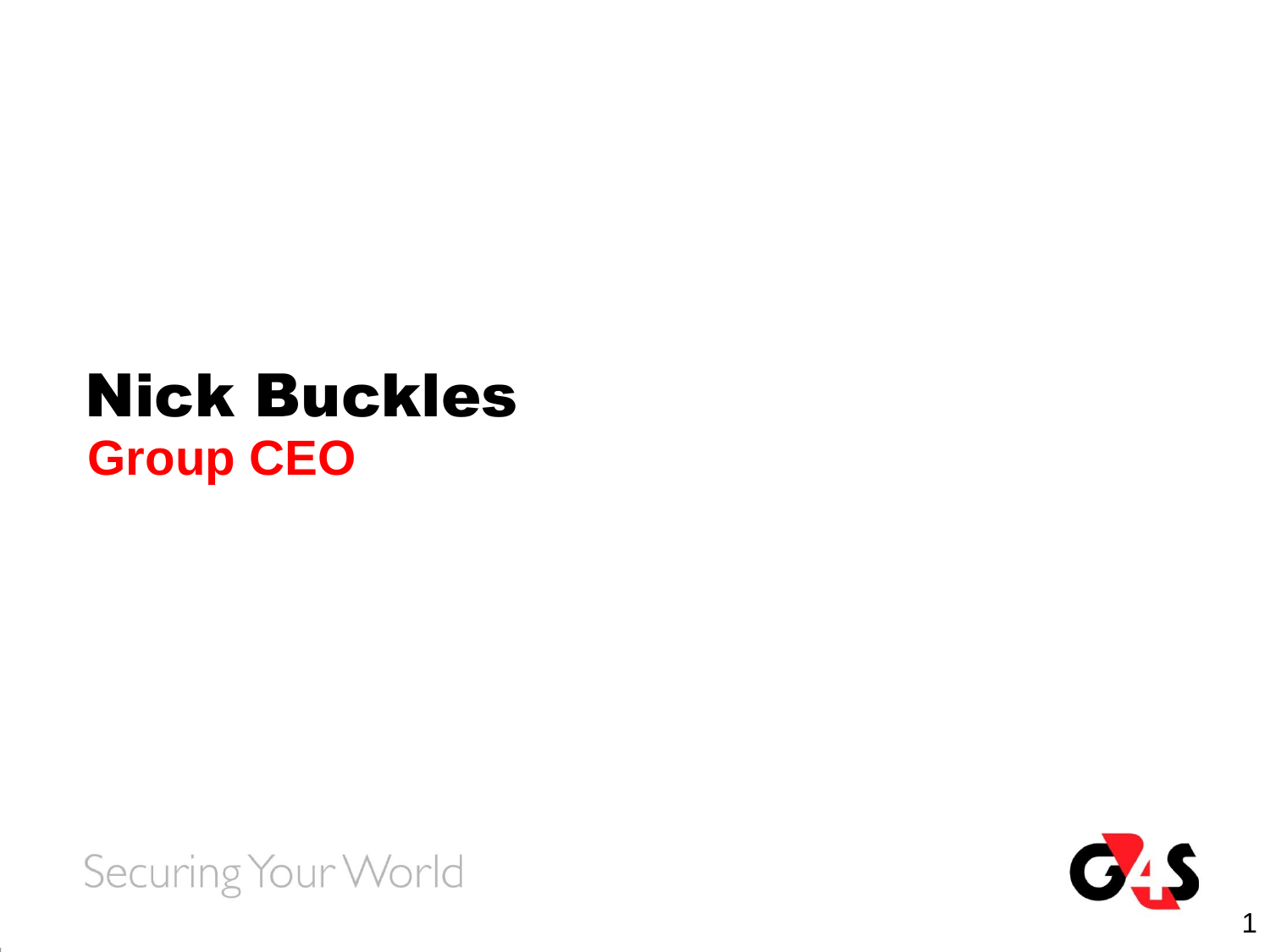

Securing Your World

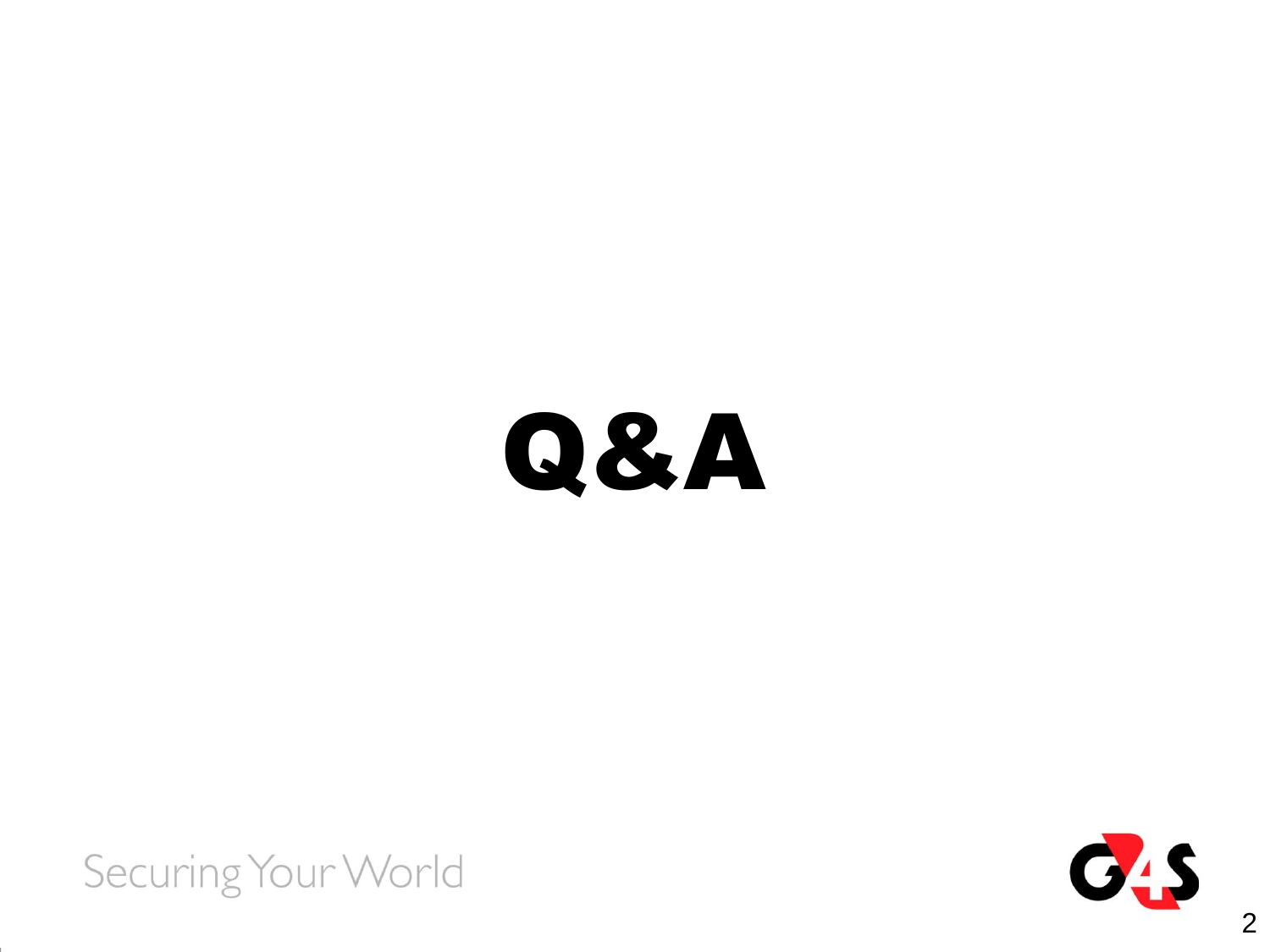## **Summary**

#### **Market**

- Economic improvement heading in the right direction
- **Positive global security market trends**
- G4S uniquely positioned across key growth markets

### **G4S Strategic Development**

- Create global secure solutions group focusing outsourcing of strategic security and risk processes
- Build on strong New Markets positions via acquisition and organic growth
- Substantial opportunities in China, Brazil, India and Saudi Arabia
- **Continue to build capability in US and UK markets**

### **Acquisitions - £200m+**

- Risk Consulting
- All services (including facilities) in New Markets

#### **Performance**

 Reaffirmed key financial objectives to deliver increased organic and EPS growth